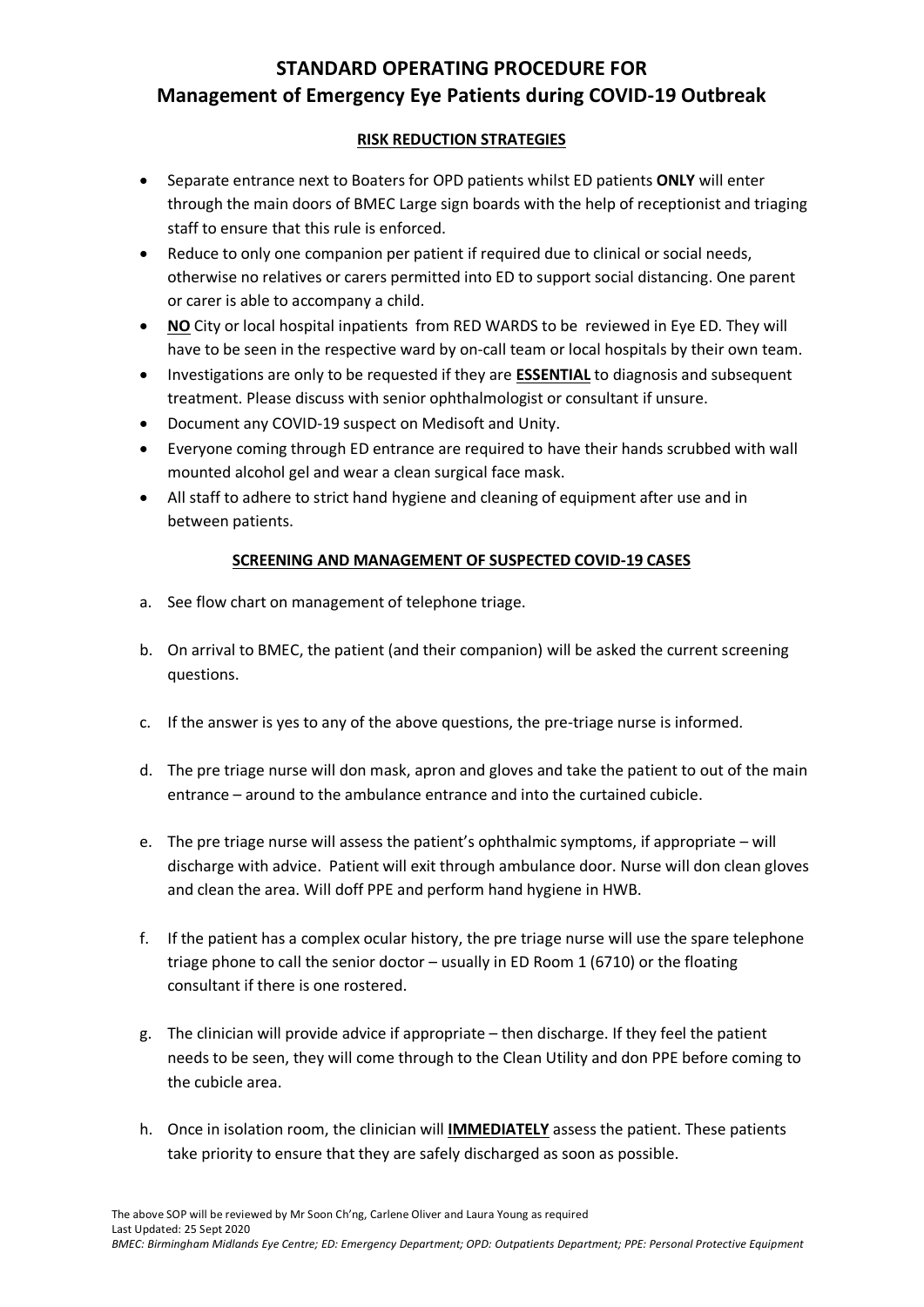# **STANDARD OPERATING PROCEDURE FOR Management of Emergency Eye Patients during COVID-19 Outbreak**

- i. If the isolation room is in use, other suspected COVID-19 patients are recommended to return to their car (if available) or wait outside the hospital premises while their case is **IMMEDIATELY** discussed with an ophthalmologist.
- j. If the patient is able to be discharged once reviewed, the patient will exit through the ambulance entrance. FP10 prescription issued to patient if required. The clinician will change their gloves and clean the slit lamp and chair. Once this is completed, they will doff their PPE and perform hand hygiene in the HWB.
- k. If patient requires admission for the ophthalmic condition, contact infection control for advice. They will then be transferred to the designated isolation room in the eye ward (*SR1 currently*) using all appropriate PPE safety precautions when transferring (please seek the advice of infection control). Patient to wear mask during transfer.
- l. Once used, isolation room must then be decontaminated by the housekeeping team, ready for next use. Domestics must be informed of the reason for deep cleaning.
- m. If in any doubt, please contact local infection control team or consultant ophthalmologist on duty.

| COVID-19                                                      |                                                                    |                 |                                                   |                                                      |
|---------------------------------------------------------------|--------------------------------------------------------------------|-----------------|---------------------------------------------------|------------------------------------------------------|
|                                                               | Entry to cohort area<br>(only if necessary) no<br>patient contact* | General ward *  | High risk unit<br>ICU/ITU/HDU                     | Aerosol<br>generating<br>procedures<br>(any setting) |
| <b>Disposable Gloves</b>                                      | No.                                                                | Yes             | Yes                                               | Yes                                                  |
| <b>Disposable Plastic</b><br>Apron                            | <b>No</b>                                                          | Yes             | Yes                                               | <b>No</b>                                            |
| <b>Disposable Gown</b>                                        | <b>No</b>                                                          | No              | <b>No</b>                                         | Yes                                                  |
| <b>Fluid-resistant (Type</b><br>IIR) surgical mask<br>(FRSM)  | Yes                                                                | Yes             | <b>No</b>                                         | <b>No</b>                                            |
| <b>Filtering face piece</b><br>(class 3) (FFP3)<br>respirator | <b>No</b>                                                          | <b>No</b>       | Yes                                               | Yes                                                  |
| <b>Disposable Eye</b><br>protection                           | No.                                                                | Risk assessment | Risk assessment<br>(always if wearing<br>an FFP3) | Yes                                                  |

**Transmission based precautions (TBPs): Personal protective equipment (PPE) for care of patients with pandemic** 

\*Personal protective equipment (PPE) for close patient contact (within 1 metre) also applies to the collection of nasal or nasopharyngeal swabs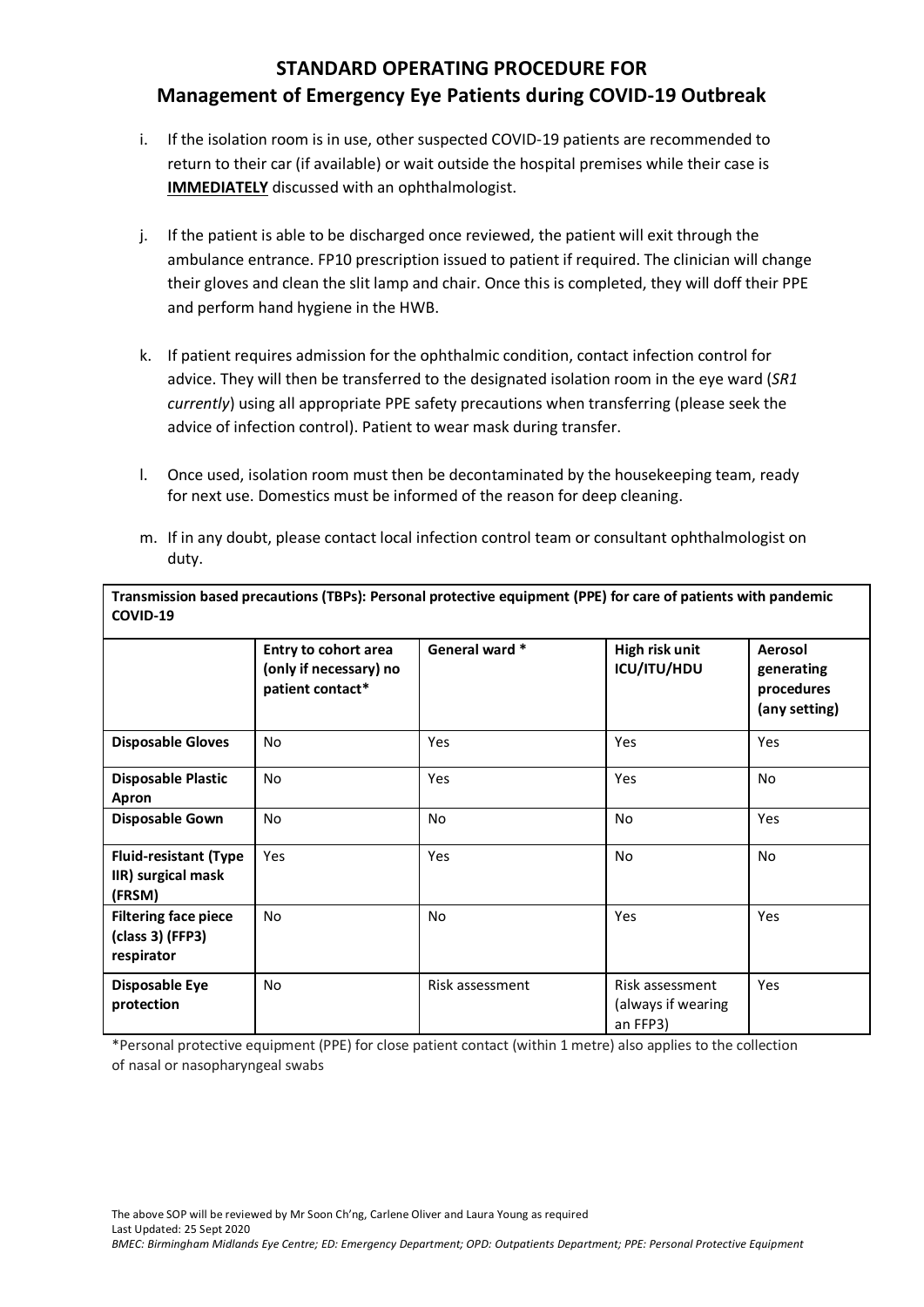# **STANDARD OPERATING PROCEDURE FOR Management of Emergency Eye Patients during COVID-19 Outbreak**



#### **SIGHT THREATENING OR LIFE-THREATENING CONDITIONS:**

- Chemical eye injury
- Corneal ulcers
- Papilloedema
- Painful ptosis +/- double vision suggestive of cranial nerve III palsy or Horner's syndrome
- Penetrating eye injury, intraocular foreign body or significant blunt trauma to the eye
- Raised intraocular pressure suggestive of acute angle closure glaucoma
- Suspected endophthalmitis
- Suspected giant cell arteritis
- Suspected orbital cellulitis
- Suspected retinal detachment or tear
- If any doubt regarding diagnosis, please discuss with the most senior ophthalmologist on duty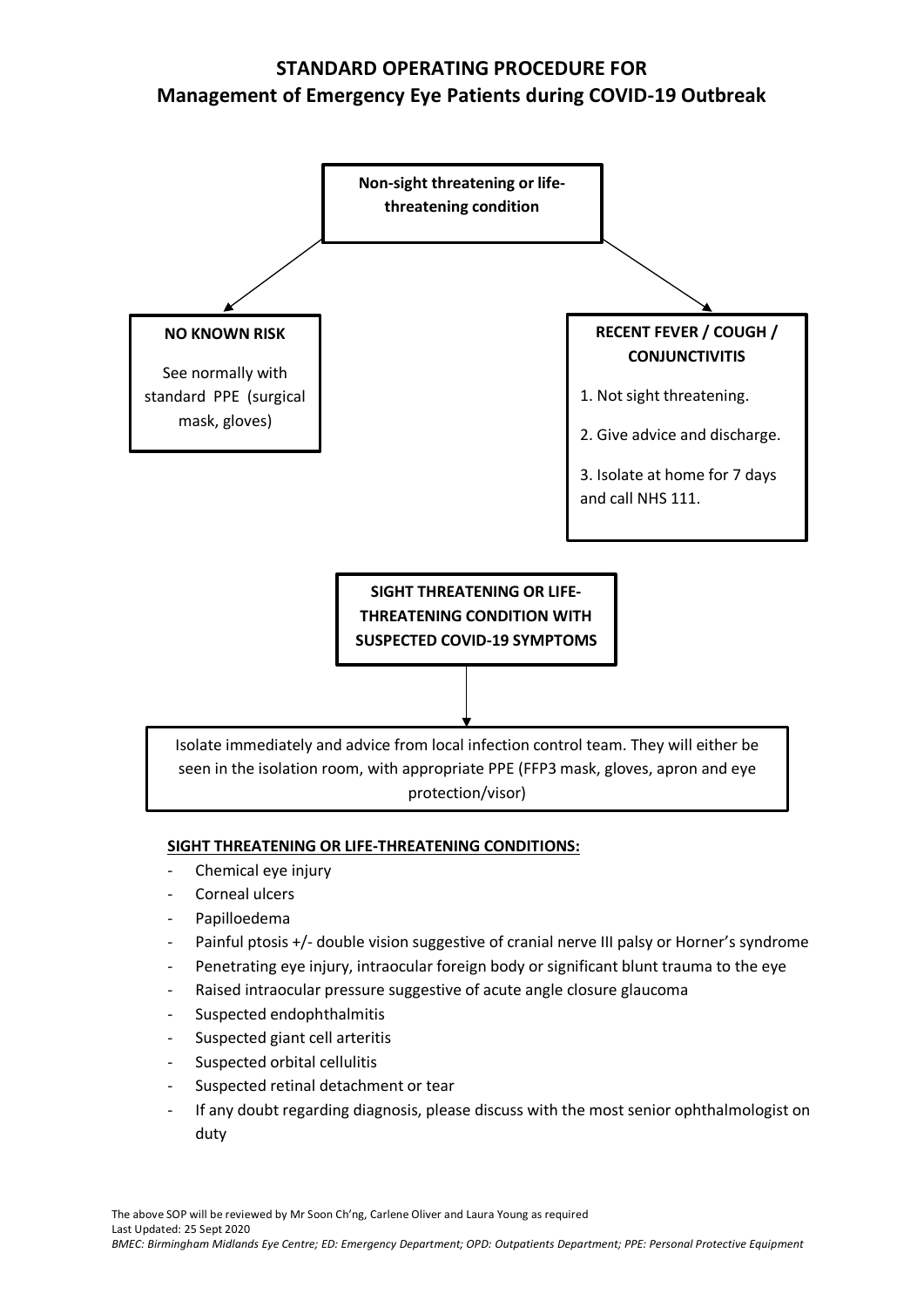### **STANDARD OPERATING PROCEDURE FOR**

### **Management of Emergency Eye Patients during COVID-19 Outbreak**

### **Flow chart for the care of suspected COVID 19 patients at BMEC ED**

1. Patients utilising the telephone triage phone will be asked the current screening questions. Patients – No: follow normal process Patients – Yes: discuss with SPR on call, medical triage to be undertaken. If necessary, to come in, negotiate time and admit through ambulance door and into curtain cubicle (see below for details).

- 2. Patients from NHS 111 using the ED mobile telephone number as for number (1) steps.
- 3. Patient who walk in to BMEC ED: